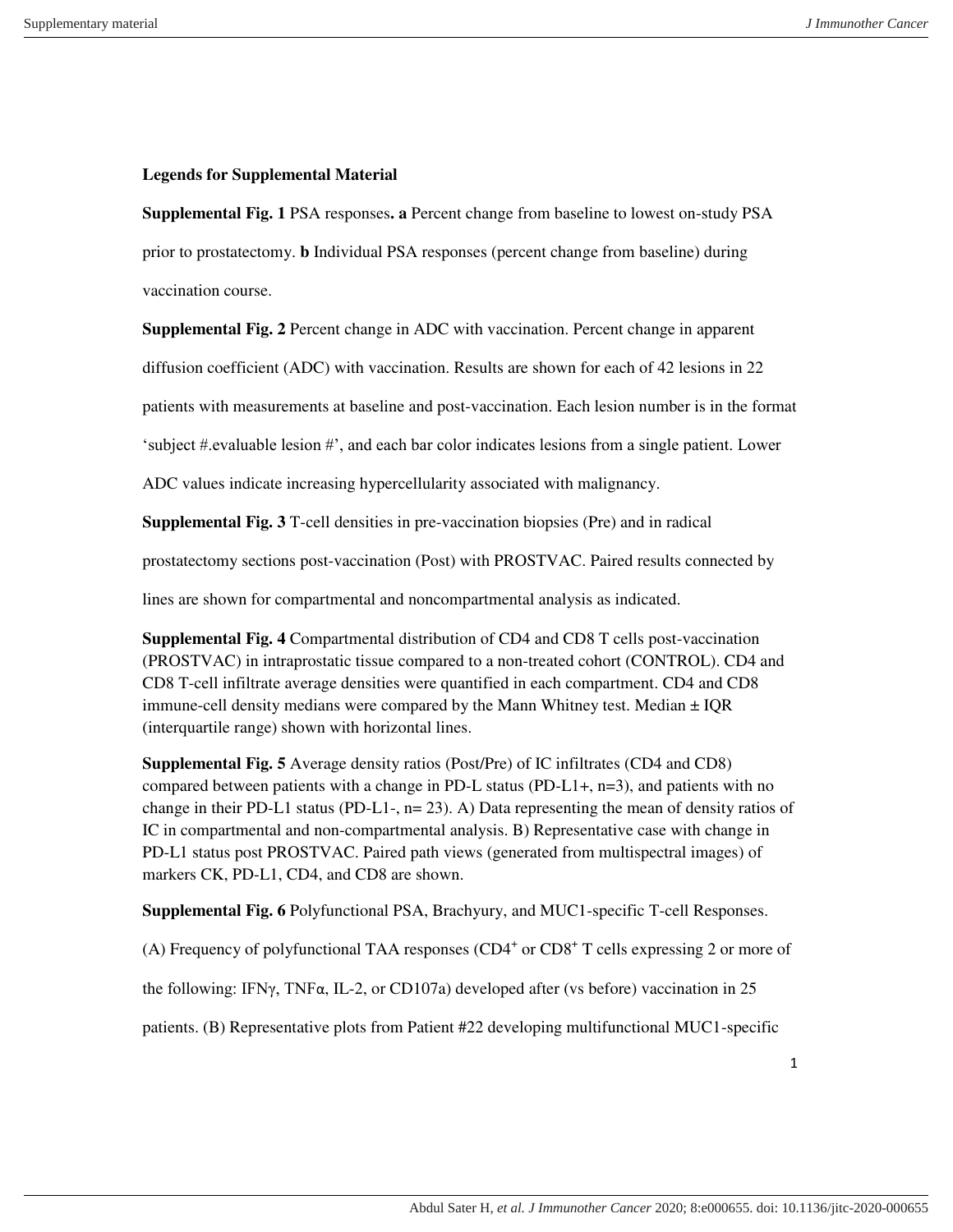CD4<sup>+</sup> T cells (producing both IFN $\gamma$  and TNF $\alpha$ ) post (vs pre) vaccination. Signal in negative

control (HLA) and positive control (CEFT II) is shown.

**Supplemental Table 1** Grade  $\geq$  2 toxicities

**Supplemental Table 2** MRI responses

**Supplemental Table 3** TIME IC response summary tables **Table 3A** Number and percent of cases with >2-fold change from baseline in CD4 and CD8 infiltrates in NCA **Table 3B** Number and percent of cases with >2-fold change from baseline in CD4 and CD8 infiltrates in CA

**Table 3C** Number and percent of cases with >2-fold change from baseline in Tregs and activated (Ki67+) CD8 infiltrates in NCA

**Table 3D** Number and percent of cases with  $>2$ -fold change from baseline in Tregs and activated (Ki67+) CD8 infiltrates in NCA

**Table 3E** Number of cases with ≥2-fold change from baseline in CD4 and CD8 infiltrates in any of 3 compartments (tIR) in association with peripheral immune response (pIR) to any of 3 target antigens tested

**Table 3F** Case-by-case data for post/pre CD4 and CD8 T-cell densities by compartment in parallel with peripheral immune response to 3 target antigens tested (pIR).

**Supplemental Table 4** PSA, Brachyury, and MUC1-specific intracellular cytokine staining

responses. Immune responses reported in this table are calculated by comparing the absolute # of

CD4<sup>+</sup> or CD8<sup>+</sup> T-cells producing cytokine (IFN $\gamma$ , IL-2, TNF $\alpha$ ) or positive for CD107a per 1x10<sup>6</sup>

PBMCs plated at the start of the *in vitro* stimulation at the specified time point post (vs pre)

vaccine. Background (obtained with the negative control peptide pool, HLA) and any response

prior to vaccine are subtracted: [TAA post vaccine – HLA post vaccine] – [TAA pre vaccine –

HLA pre vaccine]. Positive immune responses are defined as >250 (highlighted).